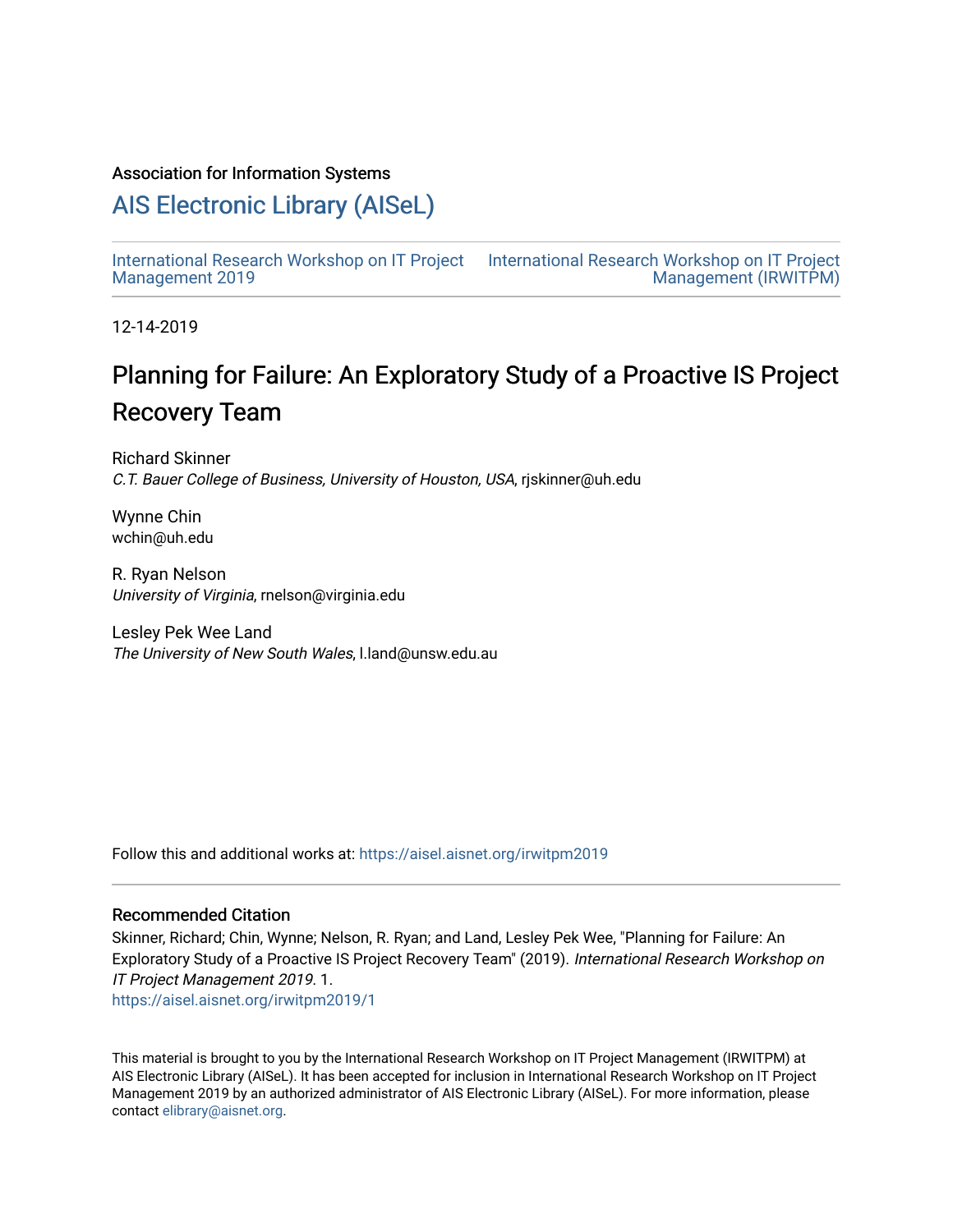# **PLANNING FOR FAILURE: AN EXPLORATORY STUDY OF A PROACTIVE IS PROJECT RECOVERY TEAM**

**Richard Skinner** University of Houston rjskinner@uh.edu

**R. Ryan Nelson** University of Virginia rnelson@virginia.edu

**Wynne W. Chin** University of Houston wchin@uh.edu

**Lesley Land** University of New South Wales l.land@unsw.edu.au

#### **ABSTRACT**

Despite extensive research on project management over the past several decades, numerous cases of IS project failure continue to surface, undermining organizational performance in almost every industry. The ongoing nature of this issue obliges the IS discipline to consider alternative approaches to avoiding failure before it's too late. In this paper, a *proactive* approach to project recovery is presented – one that involves a full-time recovery team responsible for turning around IS projects in distress. Using the findings gleaned from an in-depth case study inquiry, this paper analyzes the composition and structure of a dedicated project recovery team in a global organization. The investigation revealed (1) a process model of IS project recovery that comprises seven stages of evolution, (2) requisite attributes and skills of project recovery specialists, and (3) the differences between project recovery and project management. The implications arising from this novel study for both research and practice are discussed.

#### **Keywords**

 $\overline{a}$ 

Project recovery; proactive; reactive; project success; project failure; qualitative research; case study

#### **INTRODUCTION**

On October 1st, 2013, President Obama's administration launched HealthCare.gov, a health insurance website designed for U.S. citizens to compare prices on health insurance policies, enroll in a selected plan, and determine their eligibility for healthcare subsidies. On the eve of the website's go-live, Denis McDonough, the White House chief of staff, declared that the ensuing rollout was going to be an astounding success, "When we turn it on tomorrow morning … we're gonna knock your socks off" (Time Magazine, 2014: p.30). However, within hours of the launch, it was apparent that significant technical problems were resulting in astonishingly poor website performance. Just six people were able to enroll for health insurance on the website's first day, and only 248 by the end of the second (House Oversight and Government Reform Committee, 2013). As a result, the success of this legislative achievement was in jeopardy.

The recovery effort that followed was equally dramatic. The root cause of the performance issues was quickly identified<sup>1</sup>. However, by October 17th the website recovery had made little progress: "they (the recovery team) were, in fact, not making improvements, except by chance" (Time Magazine, 2014: p.28). On October 20th, 2013, President Obama hosted a press conference to advise that a "tech surge" was underway to resolve the website's problems. An ad hoc technology team was recruited: "Some of the very best engineers and troubleshooters in the world willingly put their lives on hold to dedicate their time to this very difficult problem" (The Whitehouse, 2015: p.1). And the work to improve the website's performance continued at a strenuous pace: "staff and contractors … slept in nearby hotels and worked 24-hour shifts" (U.S. Department of Health and Human Services Office of Inspector General, 2016: p.39).

<sup>&</sup>lt;sup>1</sup> The website was unable to handle a high volume of simultaneous users due to software and system design issues (U.S. Department of Health and Human Services Office of the Inspector General, 2016)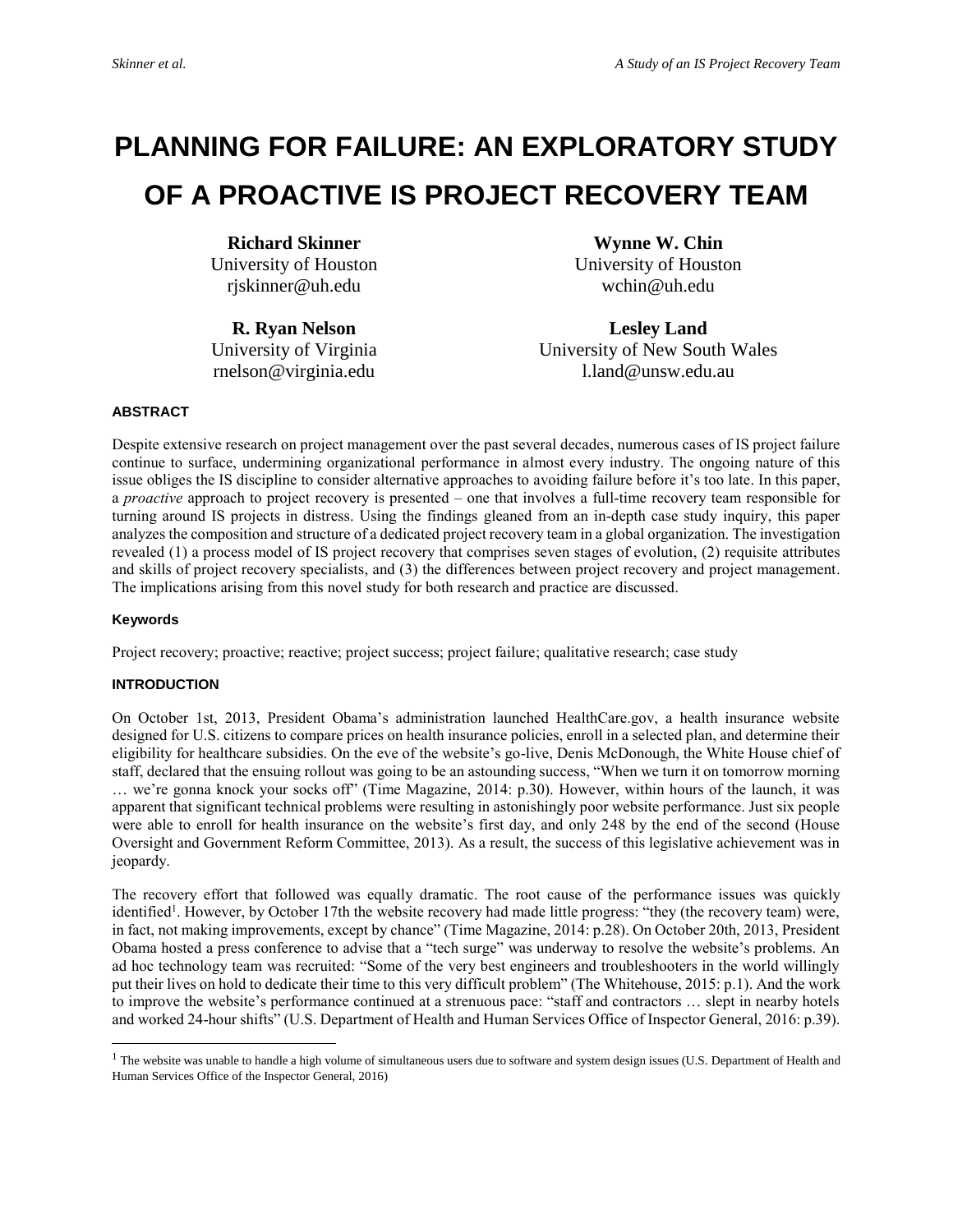Due to this exceptional effort, the website was finally deemed 90% operational by the beginning of December 2013 (U.S. Department of Health and Human Services Office of Inspector General, 2016). Notwithstanding the effectiveness of the secondary recovery effort, the final cost for using an ad hoc team to recover and fix the project was estimated at \$121 million (Washington Times, April 29th, 2014).

Despite extensive previous analysis into IS project design and recovery, severe examples of IS project failure such as HealthCare.gov abound in almost every industry (Keil, 1995; Brown and Jones, 1998; Nelson, 2006; Shenhar and Dvir, 2007). While this finding is troubling in of itself, of perhaps greater concern is the realization that this infers the ongoing existence of unidentified scenarios that increase the prospect of a failing project. One such scenario not considered previously derives from the implicit belief that the most effective reaction to a failing IS project is an expeditious response. In previous project recovery literature, failing projects are typically recovered from a reactive position – i.e., a project is identified as failing, a project recovery team is formed, and a recovery process is followed. However, an alternative consensus has begun to emerge that moves away from this reactive viewpoint, instead supporting a *proactive* approach to IS project recovery. In using the term "proactive", this article refers to an institutionalized system comprising a full-time project recovery team responsible for the strategic provision of, and the tactical response to, project failure and recovery. Such a system is designed to minimize the threat of project failure before it occurs, while ensuring a highly effective response in the event of a recovery becoming necessary. The team's purpose is thus to be responsible and accountable for tactically identifying and recovering all applicable<sup>2</sup> failing IS projects, all the while strategically managing IS project design to minimize the threat of subsequent IS project failure.

Given the need for an alternative approach to IS project recovery management, this explorative study will examine the tactical and strategic components of this proactive recovery team. In so doing, this innovative study will seek to answer the following research questions:

- What is a proactive project recovery team, and how does it evolve?
- What are the skills and attributes required of an IS project recovery specialist, and how do these differ to those of a typical IS project manager?

To examine these questions, this study will analyze the composition and structure of a dedicated technology system in a global organization using the findings arising from an intensive case study investigation. This paper will subsequently reveal a proactive institutionalized team that has evolved in an environment previously subjected to widespread and damaging project failure. This paper's aim is therefore to explore a novel approach to project recovery that seeks to project failure by proactively preparing for project recovery. The purpose of this article is thus to provide the IS discipline and IS practitioners with an alternative perspective on project recovery and design that ameliorates existing approaches to IS project delivery.

#### **BACKGROUND**

 $\overline{a}$ 

Despite the overwhelmingly negative outcomes arising from IS project failure, the extant project recovery literature has failed to consider alternative outlooks that potentially improve existing IS project design, delivery, and recovery techniques. The de facto standard for IS project recovery has remained a reactive response. This being the case, organizations have therefore necessarily prioritized identifying the best quality resources capable of swiftly managing and implementing the recovery as quickly as possible. However, two potentially negative consequences arise as a result:

- The over-riding priority for a project remediation becomes speed of recovery to reduce the overall time needed to mitigate the cause of failure and implement a recovery. And therefore, the costs to achieve a sufficiently speedy response are less important than attaining the speed itself.
- That responding tactically to project failure using any means possible is more important to the organization than mitigating the frequency with which such project failures occur as a result of strategic learning.

Because ongoing types of tactical response use a best efforts approach for identifying resources capable of resolving a failing project, so the consequences of this decision become sub-optimal when viewed strategically. This is because

<sup>2</sup> IS projects chosen for recovery by a dedicated team typically occur in three scenarios: 1) The project cost is outside of a pre-defined financial threshold, 2) The project schedule is outside of a pre-defined threshold, and/or 3) The project is considered to be of sufficient importance that its failure would have a detrimental financial or reputational impact on the organization.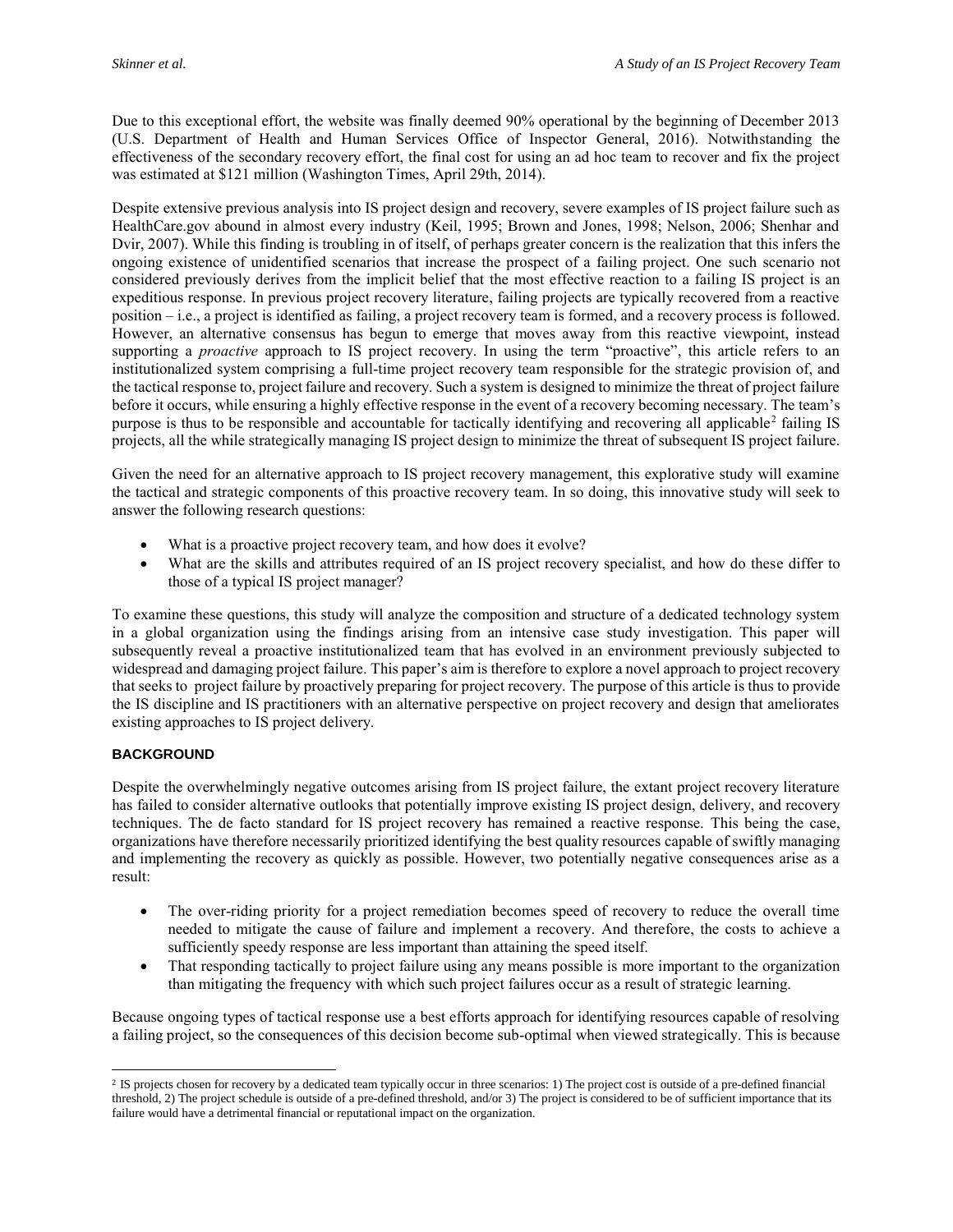these short-term assets typically disband quickly upon project completion, meaning that the opportunity to identify and leverage lessons learned via a project retrospective becomes less likely (Kasi et al., 2008). As a result, not only does the temporary nature of the recovery team make it difficult for a given response to be replicated throughout the organization, but it also makes the ability to influence future project design more challenging. But given that IS project failures continue to be mitigated reactively albeit inefficiently, then how and why does a proactive attitude provide a more effective response versus current reactive approaches? To answer this question, the next section will explore the concept of "proactivity", and consider the different components that define the IS project recovery response from reactive and proactive perspectives.

#### **What is proactivity, and how does it differ from a reactive response?**

To understand why a proactive recovery approach provides a more effective rejoinder to a failing IS project than a reactive response, it is first necessary to investigate what is meant by "proactivity". Proactivity is considered a "selfdirected and future-focused action in an organization, in which the individual [or team] aims to bring about change, including change to a situation" (Bindl and Parker, 2010, p.568). Central to this definition are the elements of anticipation, action and change, in that each description is predicated on an anticipatory action to create changes in how jobs, roles, and/or tasks are executed (Frese and Fay, 2001; Grant and Ashford, 2008; Parker et al., 2006). Correspondingly, rather than passively reacting to a given scenario, employees plan, calculate and act in advance of future events<sup>3</sup>. With interdependence and uncertainty continuing to flourish across organizations, it has thus become increasingly important to develop relational and proactive perspectives on work design (Griffin et al., 2007). However, notwithstanding the potential benefits arising from adopting a proactive approach to IS project recovery, the question remains: how to ensure such an approach works in practice? To answer this question, an investigative analysis is required that produces relevant recommendations for action that are grounded in a robust evidence base (Panda, 2014). Accordingly, evidence presented from the background review is combined with data gathered as a result of semistructured qualitative interviews with members of an IS recovery team within a global technology organization.

#### **METHOD**

 $\overline{a}$ 

#### **Data Collection**

Adopting a qualitative investigation approach provides opportunity to apply different qualitative research designs (Robson, 2002). Gill et al. (2008) suggest that interviews are the most appropriate qualitative research approach where little is known about the study phenomenon or where detailed insights are required from individual participants. Given that this explorative research is in a new research area, so the data collection technique chosen is the semi-structured interview. Moreover, because this research is not testing an established theory but instead exploring a new research area, rather than stipulate a precise sample size in advance, the authors employed purposive sampling recommended for this type of explorative research (Keil and Robey, 1999).

For this in-depth organizational study, the authors interacted with IS project recovery stakeholders in a global technology organization over a period of 18 months. This pioneering corporation employs 120,000 personnel in more than 170 countries where it focuses on the development and implementation of software used in technology solutions for desktop computers, servers and the World Wide Web among others. The authors gained access to the project recovery team using a snowball approach, whereby the initial interviewee was introduced to the authors via a colleague. Thereafter, the first interviewee engaged fellow team members to be interviewed, leading to 8<sup>4</sup> in-depth interviews being undertaken in total. Informed by the background review and the research questions, the interviews were structured around initial open-ended questions that examined the different components that define the proactive project recovery response.

<sup>&</sup>lt;sup>3</sup> Seminal papers that investigate the construct of reactivity and/or proactivity include Emerson (1962), Blau (1964), Salancik and Pfeffer (1978), Powell and DiMaggio (1991), and Grant and Ashford (2008)

 $4$  The 8 interviewees are all experienced project managers (i.e.,  $> 12$  years project management experience) who, at time of writing, remain employed by the organization. Two interviewees are female, with all eight employees being located within different client sites in different countries globally.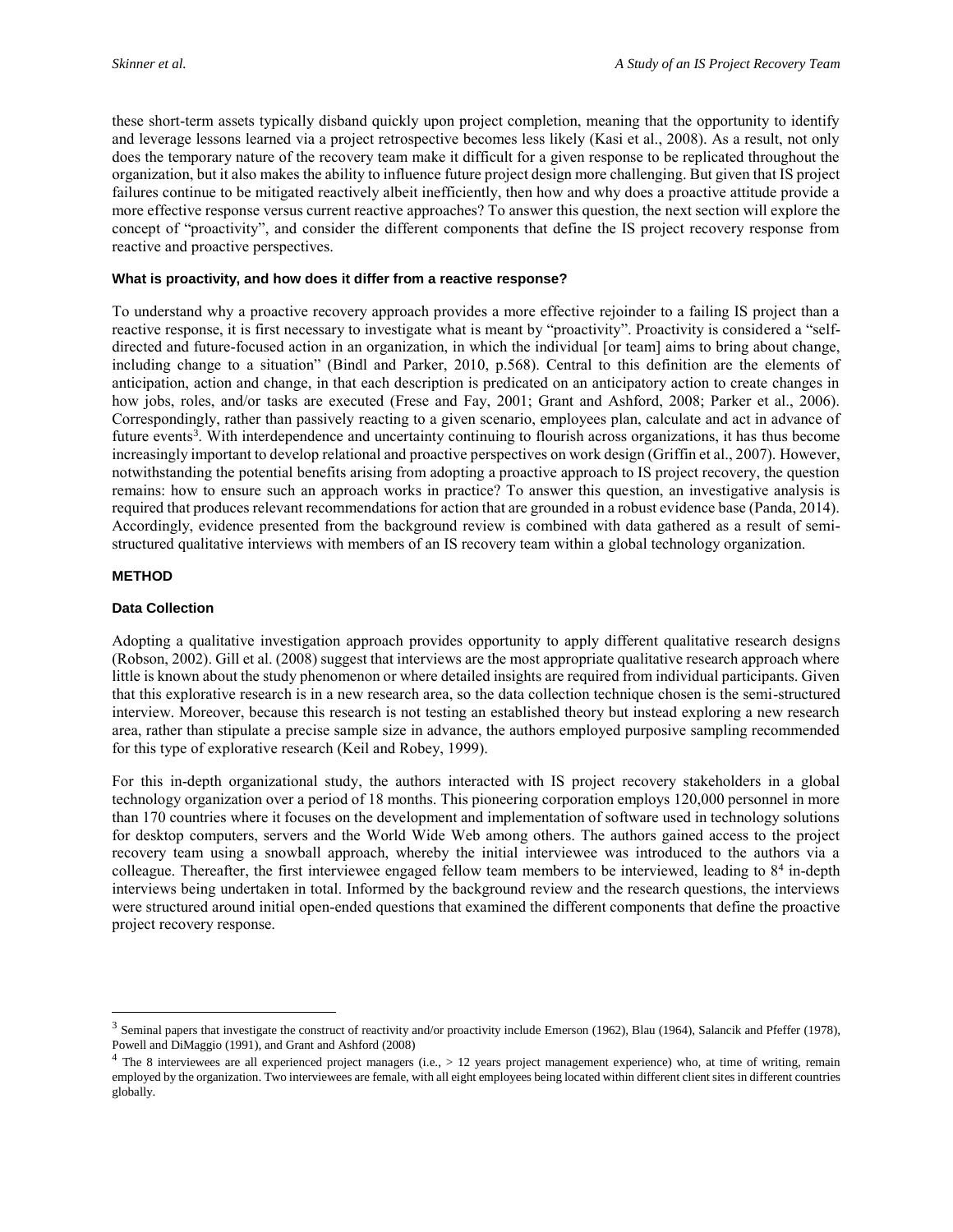#### **Data Analysis**

The objective of qualitative data analysis is to identify, examine, compare and interpret patterns or themes (Hair et al., 2007). This research study therefore used an inductive content analysis approach that enables particular instances to be observed and combined to make a larger, general statement (Chinn and Kramer, 1999). The first author subsequently coded the interview data to simplify and focus on meaningful characteristics. Once the coding were transferred to coding sheets, the findings were categorized and grouped by relationship (Burnard, 1991; Dey, 1993) creating three broad themes: project recovery evolution, team attributes and skills, and the differences between project recovery and project management. These themes and their respective findings are discussed in the next section.

#### **FINDINGS**

This study investigates the factors that define the project recovery team, how this proactive response to IS project failure differentiates to a reactive response, and the conditions under which an organization may consider implementing a new proactive IS project recovery system. To tie the outcomes of this investigation into the study aims, the discovered themes are organized around the research questions (Kasi et al., 2008).

#### **The Evolution of the Proactive Project Recovery System**

This section begins by investigating how the team has matured from its initial conception into its current form. In adopting this approach, the system's evolution is able to be employed as a framework around which the IS project recovery system evaluation is organized. Using this structure, the authors investigate how the proactive team utilizes processes and techniques for undertaking a recovery, and explore the system's governance responsibilities that include project monitoring and proactive IS project design.

#### *Phase 1: The antecedent project conditions leading to negative reputational and financial impact*

The proactive IS project recovery system was envisioned in 2006 in the organization being studied due to high numbers of IS project failures and legal requirements that were resulting in negative financial and reputational outcomes:

*I think there were some very specific projects that had gone red, and were to the point where the customer was bashing the (company) name in the industry. What we were trying to address … was an alarming pattern of projects that weren't being managed effectively.*

Prior to 2006, IS project recoveries were typically undertaken reactively, whereby an ad hoc team was formed when required. However, this approach was considered unstructured and inefficient due to the organization not following a defined recovery process and resources being allocated on a best efforts basis:

*It was ad hoc, and (done by) whoever was around that was a bit more senior and it was abysmal in how we did it. There was no process, no methodology, just go in and sort it out.*

As a result, IS management determined the need for a dedicated IS project recovery team. However, for this team to be actualized, they also recognized the need for executive support to sponsor the team's creation.

#### *Phase 2: Demonstrating the need for a proactive IS project recovery team to executive management*

Once mid-level management had acknowledged the severity of the IS project failure problem, they brought the issue back to the attention of the corporate vice president responsible for worldwide consulting. She had originally agreed the need to address the high levels of IS project failure, with her concerns focusing on the financial impact over the reputational, and the need for project management excellence as well as effective project recovery:

*Our corporate vice president for consulting worldwide basically expressed her unhappiness, she said, "Look, how we can we be doing such a bad job managing our projects?" We're losing through project issues and not being able to recover projects.*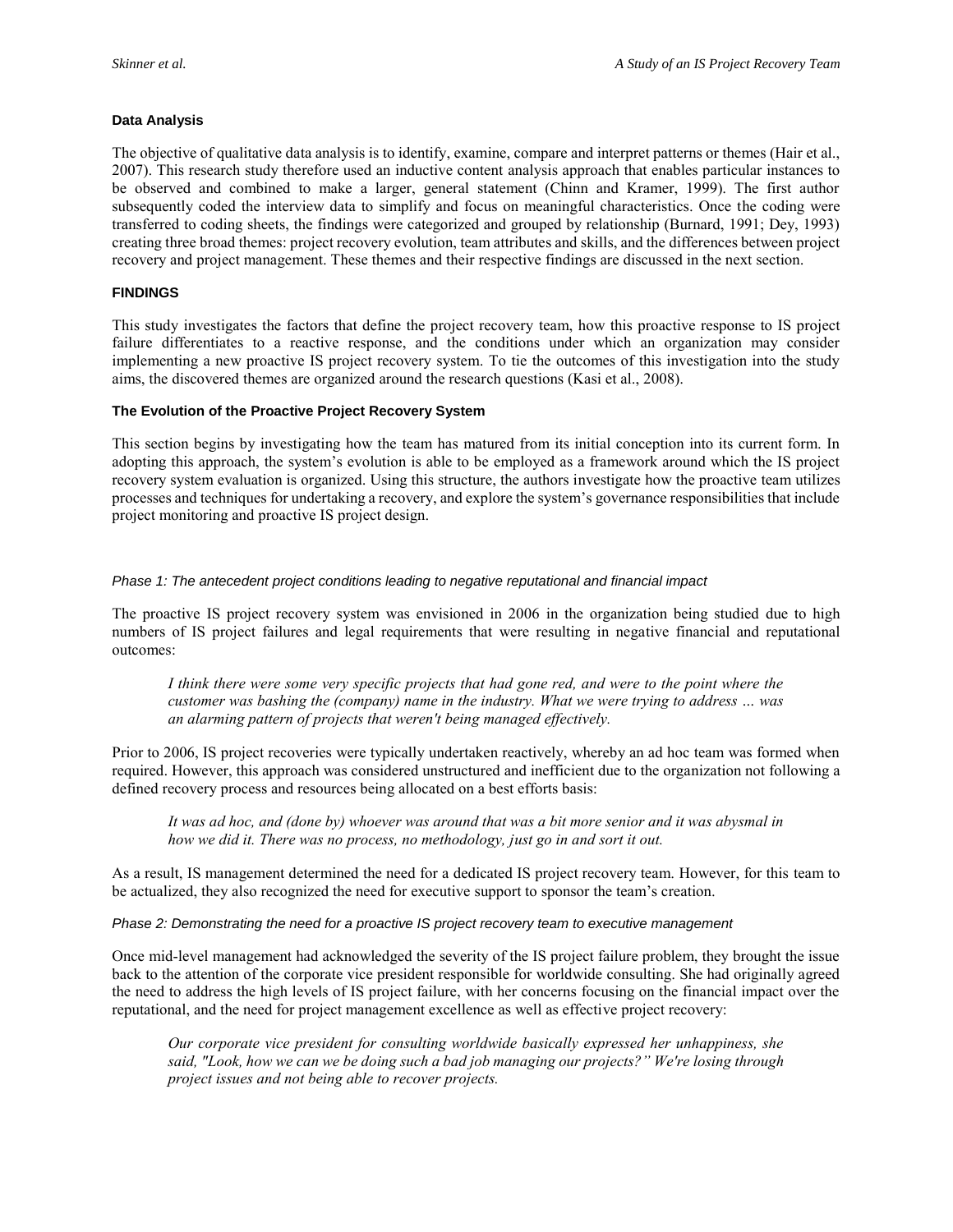$\overline{a}$ 

As a result of executive support, the team was finally established in October 2008. The initial team structure was based on a similar team seen at another organization:

It was really based on the thinking around the (recovery) teams from another organization.... but *then we put our own organizational slant around methodology, process and everything else.*

And subsequent to its formation in 2008, the team's remit has changed little:

*I'm in a specialized role that deals with the project recovery of complex deals for the organization. These project recoveries can happen anywhere in the world and could mean pretty well six to eight months that you could be at a different place in the world where you're basically sitting there and trying to recover projects.* 

However, as the team has matured, so the process for engaging the recovery team has become tougher:

*I guess the only thing that's really changed is we've been a little bit tougher on what we take on. If a mandate or a charter comes through to engage us, we'll generally look at it and say, "Hey, are we really required?"*

The recovery process used by the organization follows the recommendations in "The Rapid Assessment and Recovery of Troubled Projects", a white paper created by the project management performance education consultancy ESI International<sup>5</sup>.

*Phase 3: Meeting the need for a proactive IS project recovery team*

Once the structure of the failing project recovery team had been defined, the initial members of the team were identified and failing projects assigned. The process for identifying team members was principally premised on the nature of previous experience. Further to specific business experience, potential team members were also expected to have advanced communication and negotiation styles that enabled interaction with executive level management both within and external to the organization:

*It was a new group and they were searching around for people that had experience in the business, not only just pure project management, because the job description for this role was much broader.*

Other desirable experience included exposure to particular technologies common to the organization. This subsequently provided the foundation for team members to be mapped to specific technological strengths to ensure that the appropriate project recovery skill sets were available globally:

*If you haven't had the experience working and recovering an ERP project and don't understand the methodology, then it's a bit harder for you as a project recovery services guy to recover that type of project.* 

The final requirement for team membership that tied into previous experience was to have endured a certain amount of pain to better appreciate the impact of a failing project:

*I've been through a couple of very painful experiences I certainly wouldn't want to repeat, and it took two years out of my life. You can't be a good project recovery specialist (PRS) manager without knowing that a certain level of pain is endurable.*

<sup>5</sup> ESI International was formed in 1981, subsequently merging with "IPS Learning" to become "Strategy Execution" in October 2015 (PR Newswire, 2015). Strategy Execution is a member of the "Twenty Eighty" group of companies, a workforce development company that seeks to help companies improve business results in leadership, sales and credit performance, and strategic execution (PR Newswire, 2015).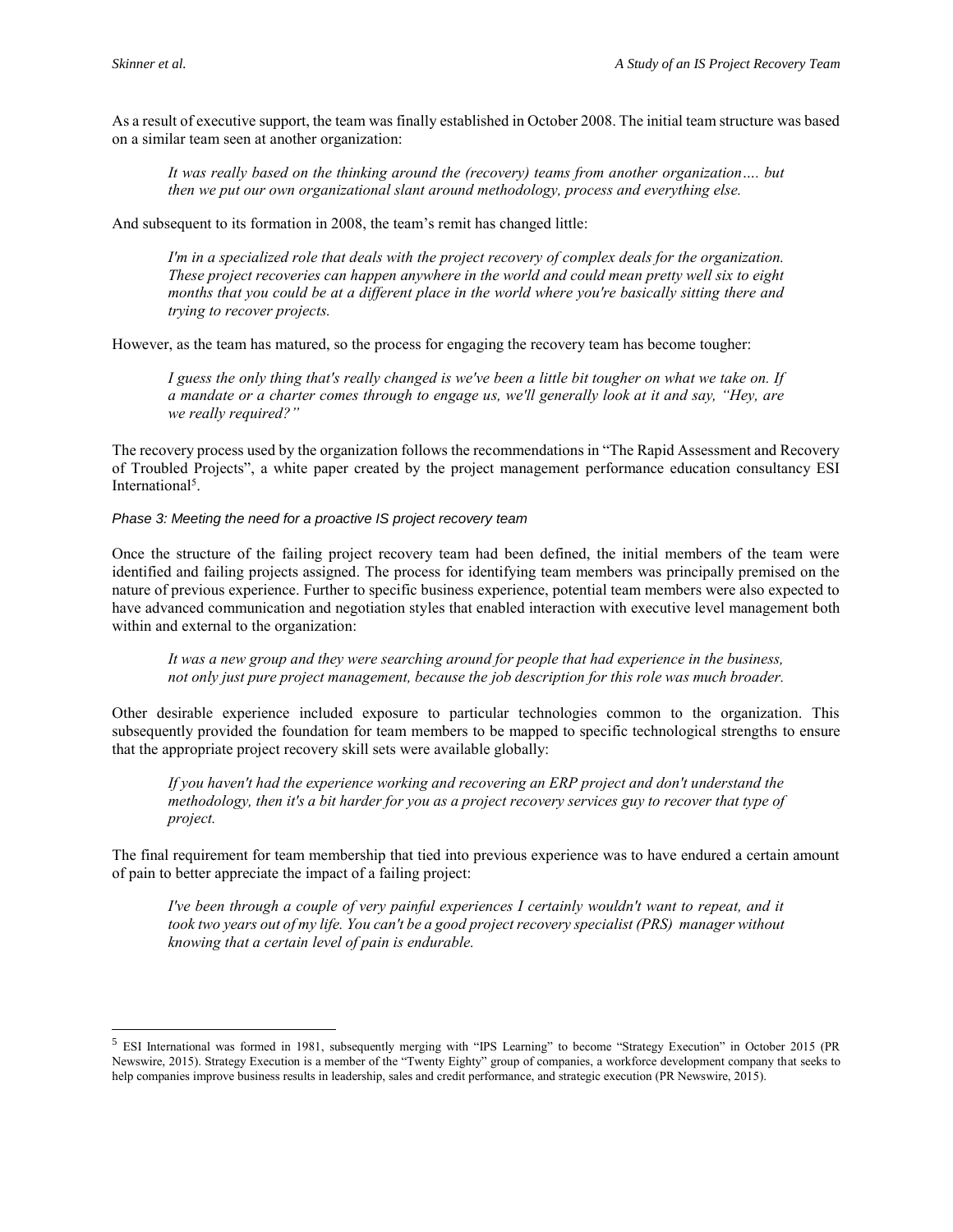*Phase 4: Managing the need for project recovery and monitoring business health*

As a result of team members being in place and having the requisite skills and training to recover failing projects, all "open" failing projects were assigned and managed. As a result, the team was subsequently able to provide a more proactive approach to strategic project recovery by also undertaking the function of business health monitoring:

*We would have a monthly health check, which is where you would initially raise a concern. We have status reports they bring to it and we look at the 7 errors of quality. Customers, partner, financials, business, budget and risks, those sorts of things.* 

Except when undertaking a project recovery, this proactive business health check has over time become established as a main requirement for the team. However, in the event of health monitoring clashing with the need for project recovery, project recovery has always taken precedence:

*Some of these project recovery guys are actually doing governance as well. That's part of our remit when we're not engaged in a recovery, we do governance and project health checks.* 

More recently, an element of triage has also been incorporated into the team that enables a pre-project recovery assessment to be undertaken prior to the decision being made whether to request the project recovery team's involvement:

*There's a whole team of people that review projects on a monthly basis, and so they're the ones that see the first red flag, and go, "Wait a minute, this isn't right."* 

#### *Phase 5: Transitioning the need to enable the project recovery team to be involved in project design*

The team has since evolved whereby IS project design has been incorporated into the team's requirements with the intention of the project recovery specialists using their experience and skills to address project design issues that might facilitate a subsequent project failure. Interestingly, this review process includes areas outside of the technological and project design arenas such as sales expectation setting and legal requirements:

*What we've focused on for years is avoiding the troubled projects. Partly at a time of deal to make sure the statements of work are good, customer expectations get set where they need to be set as part of the sales cycle, all that kind of stuff, as well as in delivery.* 

Further to undertaking project recoveries, monitoring business health, and being involved in project design, team members also undertake other activities including root cause analysis, governance, compliance, training project managers in project recovery, coaching in advanced project management skills, and financial tracking:

*We have a quarterly get together as a team worldwide so we all fly in. We meet and we go over where we're going with things.* 

#### *Phase 6: Part-timing the need and disbanding the project recovery team*

As a result of all historical failing projects being recovered, and with the project recovery experts being involved in project design to reduce the potential for a project to start failing, the number of failing projects subsequently dropped dramatically. The decision was thus made in late 2016 to move the team from full-time to part-time as part of a complex project management group function. Consequently, the full-time project recovery team began to be disbanded as of 2017:

*What we are now saying is that in our new operating model with global domains and a whole different structure, we need somewhere to put the project recovery function. I know we'll put it in the complex project managers group. Those complex project managers, when they are managing a complex project, if there's a disaster somewhere else we'll pick them up and move them and backfill them.*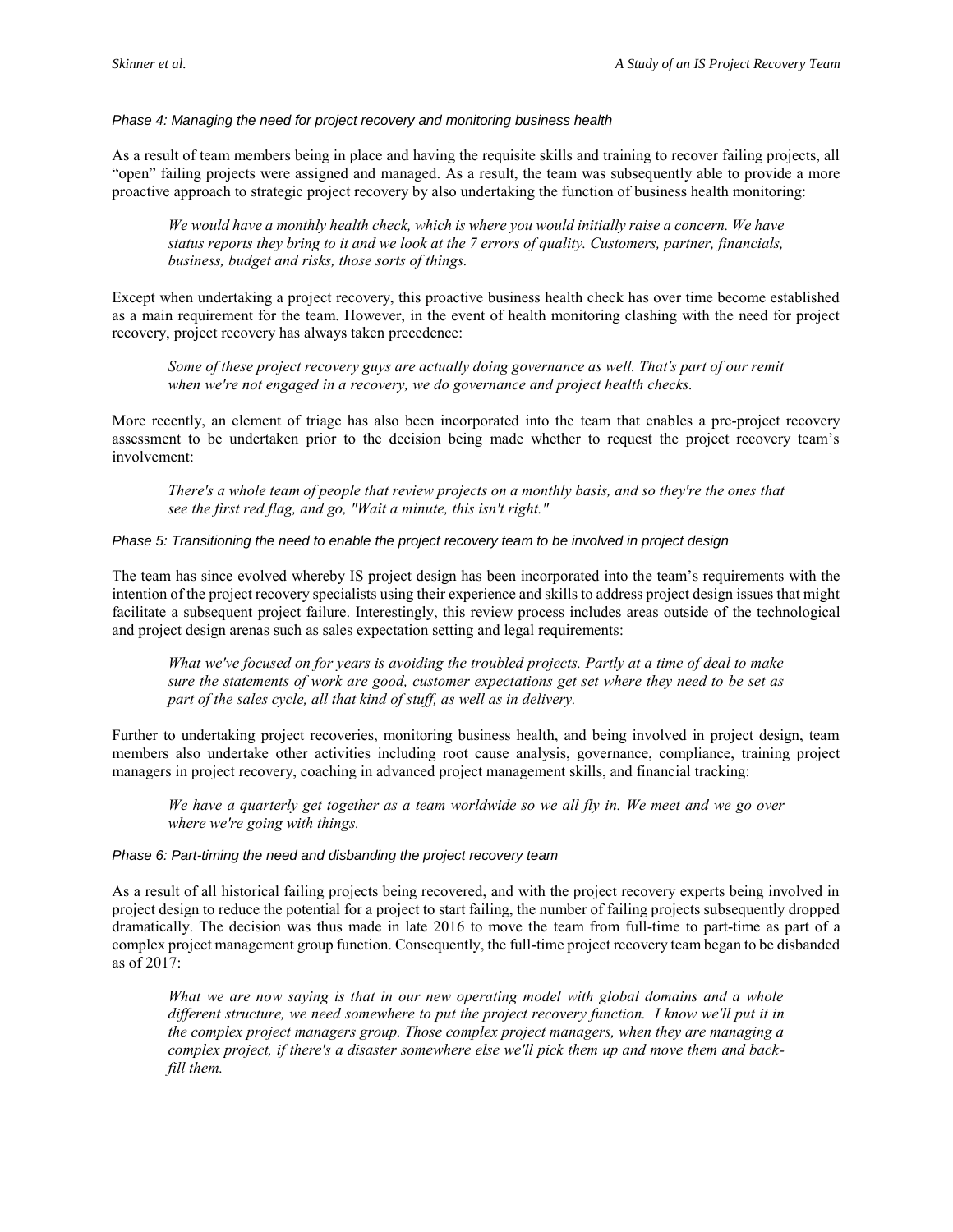*Phase 7: Institutionalizing the need for project recovery across the organization*

As of early 2017, the complex project management team began considering whether to allow all project managers across the organization, i.e., not just project recovery specialists but to also allow individuals authorized to lead a project delivery, to recover a failing IS project. The caveat was given that individuals are not allowed to recover their own projects, but would be allowed to recover those belonging to their peers:

*That's kind of our plan for the future. Is that we will train project managers to do recoveries, but definitely not encourage them to try and recover their own projects, but to do peer recoveries.* 

#### **The skills and attributes necessary to be a project recovery specialist**

As highlighted previously, team membership requires team members to manage the differing components of the project recovery team using specific attributes typically not seen in a project manager's skillset. In this regard, two similar and important attributes identified are the ability to improvise and be creative:

*Improvisation and creativity are the other things that you look for. Where there is a problem, project managers can't necessarily work their way around it and decide what to do differently.* 

Further key attributes identified include skills in politics and diplomacy:

*You have to have a lot of self confidence in front of the customer, and you have to know enough not to give away your position in terms of listening, because you're listening to your customer.* 

Project recovery specialists are also identified as needing excellent negotiation and communication skills both at the client and executive levels:

*It was negotiations and communications, networking, leveraging the larger organization. You really had to understand who to pull in worldwide to get things to happen and have that ability to face any sort of issues and be put into a room with CEOs and adversity to some degree and be able to stand your ground.*

The interviewees were also asked to identify specifically those skills and attributes that differentiate the project recovery specialist from the typical experienced project manager. The initial skill sets identified by, and inherent to, the project recovery team but missing from a typical project manager's "attribute arsenal", include negotiation proficiency, advanced relationship management skills, business knowledge, arbitration, and knowledge of the project recovery methodology:

*The other skills of negotiation and relationship are what differentiate your function from the standard senior project manager. A lot of project managers don't quite get the business side and how to negotiate, to leverage, and to influence activities to get the outcomes for the project recovery services.*

#### **How a proactive project recovery team benefits the organization**

The interviewees were asked to provide explicit examples of how a proactive IS project recovery team benefitted their organization. One interviewee attested to the long-term client relationship building that occurred through resolving an issue above and beyond client expectations. By ensuring that a given recovery was seen to be prioritized, efficient, and client focused, so further business followed for the organization:

*We need to keep the customer to partner experiences high. For example, I recovered one project in a big bank in China. When I engaged the project, we had almost announced that we had failed. I subsequently recovered the project and put the system online. After that, we have got about three million dollars of service revenue every year for seven years.*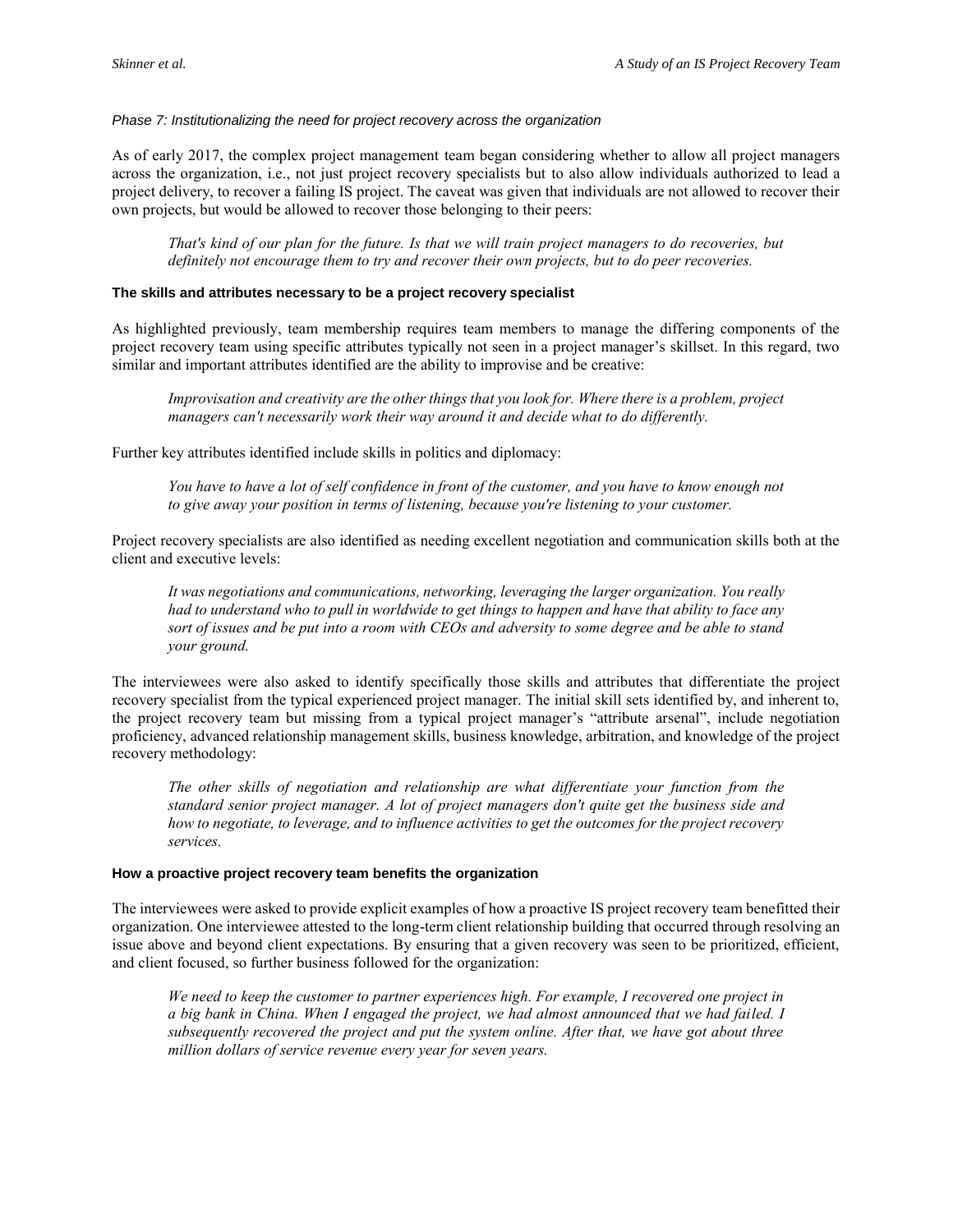#### **DISCUSSION**

Underpinning this study is the proposition that a failing IS project can be more effectively recovered from a proactive position versus a reactive response. The alternative perspective presented in this paper countenances a more holistic view that enables best practices to be replicated strategically throughout the organization while also allowing a tactical response as required. By embracing a longer-term perspective of project recovery, the specialist skills distributed throughout the organization subsequently provide a foundation for project excellence, insofar as skills and attributes required for project recovery exist at a level higher than seen in a typical project manager. Moreover, such an approach facilitates institutional learning due to a broader body of permanent resources remaining to disseminate IS project recovery knowledge across the organization.

Insofar as negative brand reputation and financial loss remain key executive concerns (Herbig and Milewicz, 1995), the growth of a culture that reduces the potential for these types of negative consequences is desirable. However, this requires organizations to be cognizant of the differing factors that both cause and counter such damaging outcomes. These elements are best captured by considering the team's evolution within the organization. In this regard, the authors contend that it is insufficient for an organization to create a dedicated project recovery team without considering fully the dynamics that influence its existence, because understanding the events that lead to the team's creation reduces the threat of previous mistakes being replicated. Accordingly, from the data collected via the interviews, the team's evolutionary process model is visualized as shown in Figure 1.

**TIME** 

|                                                          | Phase 1:<br><b>Antecedent</b><br><b>Conditions</b>                          |                                                                       | Phase 2:<br>Demonstrating<br><b>The Need</b>    |  | Phase 3:<br><b>Meeting the</b><br><b>Need</b>                                                                                                                                                              |  | Phase 4:<br><b>Managing</b><br>the Need                                                               |  |                                                            | Phase 5:<br><b>Transitioning</b><br>the Need                                                         |                                                                                   | Phase 6:<br>Part-Timing the<br><b>Need</b>                                                                |                                                                           | Phase 7:<br>Institutionalizing<br>the Need                               |  |
|----------------------------------------------------------|-----------------------------------------------------------------------------|-----------------------------------------------------------------------|-------------------------------------------------|--|------------------------------------------------------------------------------------------------------------------------------------------------------------------------------------------------------------|--|-------------------------------------------------------------------------------------------------------|--|------------------------------------------------------------|------------------------------------------------------------------------------------------------------|-----------------------------------------------------------------------------------|-----------------------------------------------------------------------------------------------------------|---------------------------------------------------------------------------|--------------------------------------------------------------------------|--|
|                                                          | High $#$ of<br>failing projects<br>Response is<br>best effort /<br>reactive |                                                                       | Failing<br>projects<br>recognized as<br>problem |  | PRS team<br>established<br>Failing<br>projects                                                                                                                                                             |  | All failing<br>projects<br>managed<br>Proactive<br>monitoring of<br>business<br>health<br>established |  |                                                            | All failing<br>projects<br>managed<br>PRS team<br>involved in<br>project design<br>from<br>inception |                                                                                   | Function<br>moved from<br>full-time to<br>part-time<br>Dedicated<br>project<br>recovery team<br>disbanded |                                                                           | Function<br>moved from<br>part-time to all<br>Project Mgrs.<br>skill set |  |
|                                                          | Success is hit<br>& miss, and<br>not clearly<br>measured or<br>defined      |                                                                       | Dedicated<br>PRS team<br>need identified        |  | assigned<br>Project<br>success clearly<br>defined /<br>measured                                                                                                                                            |  |                                                                                                       |  |                                                            |                                                                                                      |                                                                                   |                                                                                                           |                                                                           | Project Mgrs.<br>recover peers'<br>projects                              |  |
| <b>Brand</b><br>reputation hit<br>Outcome<br>and \$ loss |                                                                             |                                                                       | <b>C-level</b><br>recognition<br>and support    |  | <b>Dedicated PRS</b><br>team created                                                                                                                                                                       |  | <b>Reduction in #</b><br>of projects<br>failing                                                       |  | Few if any<br>failed projects<br>seen                      |                                                                                                      | <b>Only failing</b><br>projects are<br>those that are<br>unforeseen               |                                                                                                           | Increased # of<br>employees with<br>skills to recover<br>failing projects |                                                                          |  |
| <b>Decisions</b>                                         |                                                                             | <b>Decision 1:</b><br>Establish need<br>for dedicated<br>support team |                                                 |  | <b>Decision 2:</b><br><b>Decision 3:</b><br>Acquire CX<br>Establish need<br>level support to<br>for pro-active<br>formalize /<br>monitoring of<br>business health<br>initiate<br>dedicated<br>support team |  | <b>Decision 4:</b><br>Incorporate<br>PRS team into<br>project design<br>stage                         |  | <b>Decision 5:</b><br>Redefine<br>function as<br>part-time |                                                                                                      | Decision 6:<br>Give all Project<br>Managers<br>training to<br>recover<br>projects |                                                                                                           |                                                                           |                                                                          |  |

#### **Figure 1: A grounded evolutionary proactive IS project recovery process model**

As presented, this model displays the decisions that need to be made to traverse through each of the different phases for institutionalizing a proactive project recovery team. By understanding the pre-requisites of each stage, so organizations creating such a team can determine the phase of project failure and recovery that they are experiencing.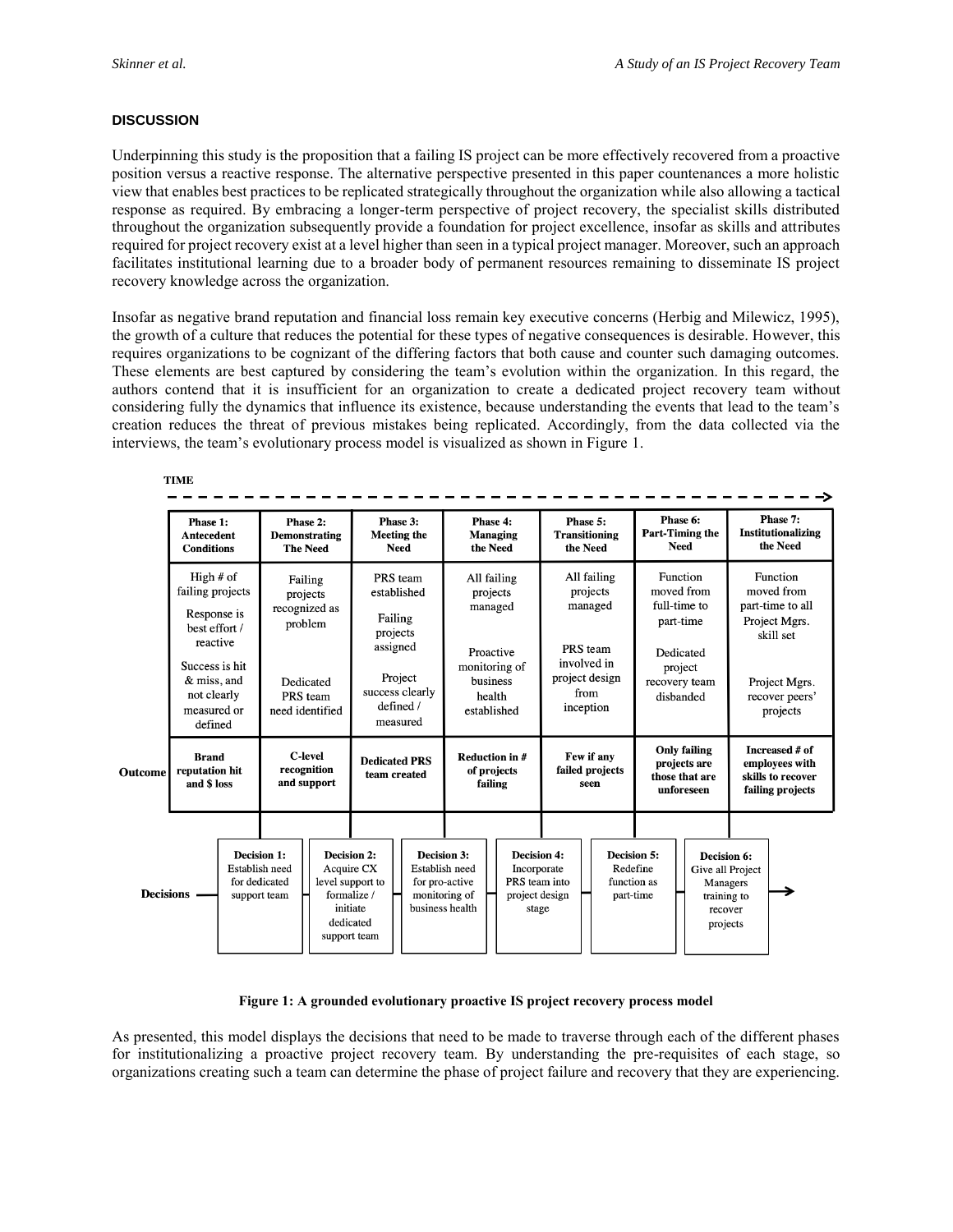There are multiple skills and attributes necessary to be a project recovery specialist. To create an effective project recovery team, an organization must therefore identify and utilize specialist resources that have this wide-ranging skillset. It is insufficient for an experienced project manager to be an automatic selection for such a team, as they typically do not have all of the required attributes. The skills identified by project recovery specialists were contrasted against the most critical skills for managing IT projects (Keil et al., 2013). As shown in Table 1, only negotiation and relationship management are identified as key skills required of both parties:

| <b>Critical Skills for IT Project</b><br>Management (Keil et al., 2013)<br>(ranked in order of criticality) | <b>Critical Skills for IS Project Recovery Specialists (unranked</b><br>but when matched, in bold) |  |  |  |  |  |  |
|-------------------------------------------------------------------------------------------------------------|----------------------------------------------------------------------------------------------------|--|--|--|--|--|--|
| 1. Leadership                                                                                               | Improvisation                                                                                      |  |  |  |  |  |  |
| 2. Verbal Communication                                                                                     | Communication with clients, colleagues, and C-level Executives                                     |  |  |  |  |  |  |
| 3. Scope Management                                                                                         | Creativity                                                                                         |  |  |  |  |  |  |
| 4. Listening                                                                                                | <b>Sales</b>                                                                                       |  |  |  |  |  |  |
| 5. Project Planning                                                                                         | Persuasion                                                                                         |  |  |  |  |  |  |
| 6. Written Communication                                                                                    | Politics                                                                                           |  |  |  |  |  |  |
| 7. Good people skills                                                                                       | Diplomacy                                                                                          |  |  |  |  |  |  |
| 8. Ability to motivate team members                                                                         | <b>Business Knowledge</b>                                                                          |  |  |  |  |  |  |
| 9. Negotiation                                                                                              | <b>Negotiation</b>                                                                                 |  |  |  |  |  |  |
| 10. Organization skills                                                                                     | <b>Experience of Project Recovery</b>                                                              |  |  |  |  |  |  |
| 11. Time Management                                                                                         | Arbitration                                                                                        |  |  |  |  |  |  |
| 12. Relationship Building                                                                                   | <b>Relationship Management</b>                                                                     |  |  |  |  |  |  |
| 13. Resource Utilization                                                                                    | Knowledge of Project Recovery Methodology                                                          |  |  |  |  |  |  |
| 14. Conflict Management                                                                                     | Decision-making with incomplete information / uncertainty                                          |  |  |  |  |  |  |
| 15. Risk Management                                                                                         |                                                                                                    |  |  |  |  |  |  |
| 16. Attention to Detail                                                                                     |                                                                                                    |  |  |  |  |  |  |
| 17. Cost Management                                                                                         |                                                                                                    |  |  |  |  |  |  |
| 18. Multi-tasking                                                                                           |                                                                                                    |  |  |  |  |  |  |
| 19. Analytical Skills                                                                                       |                                                                                                    |  |  |  |  |  |  |

#### **Table 1: Differences between ranked critical project management skills (Keil et al., 2013) and non-ranked project recovery specialist skills**

Insofar as the required skill levels differ to those seen in a typical project management role, organizations must therefore remain cognizant of the team's specialized requirements should they either wish to create a new recovery team, or if they wish to disseminate these functional elements across existing groups.

#### **CONCLUSION**

In conclusion, because this is the first instance of a proactive project recovery team being researched within the IS project domain, the authors believe that this in-depth approach provides an effective investigation of this explorative subject. However, in this context the paper does have limitations that need to be acknowledged. Firstly, the question of generalizability from a single setting may arise insofar as members of one team within a single organization were interviewed for this study. However, any such argument is addressed by acknowledging Lee and Baskerville's (2003) finding that, "a typical and legitimate endeavor in interpretive research is the study of a single setting." (p. 231). Secondly, there is a lack of research studies on proactive IS project recovery. As a result, this paper has been forced to use an exploratory rather than explanatory research design. And thirdly, the sample size may appear too small on which to base an investigation of this type. However, a qualitative inquiry sample may only appear small when compared to a representative sample size used for generalizing from a sample to the population of which it is part. Given that the sample for this research constitutes 60% of the population, this concern is thus alleviated.

Notwithstanding these limitations, this paper provides the IS community with a foundation on which to evaluate the team's efficacy in diverse settings including different industries, organizations, organizational sizes, and cultures. This article is but the first empirical discourse of (hopefully) many in the area of proactive IS project recovery. For future research, the challenge becomes to investigate further the link between proactive behavior and favorable IS project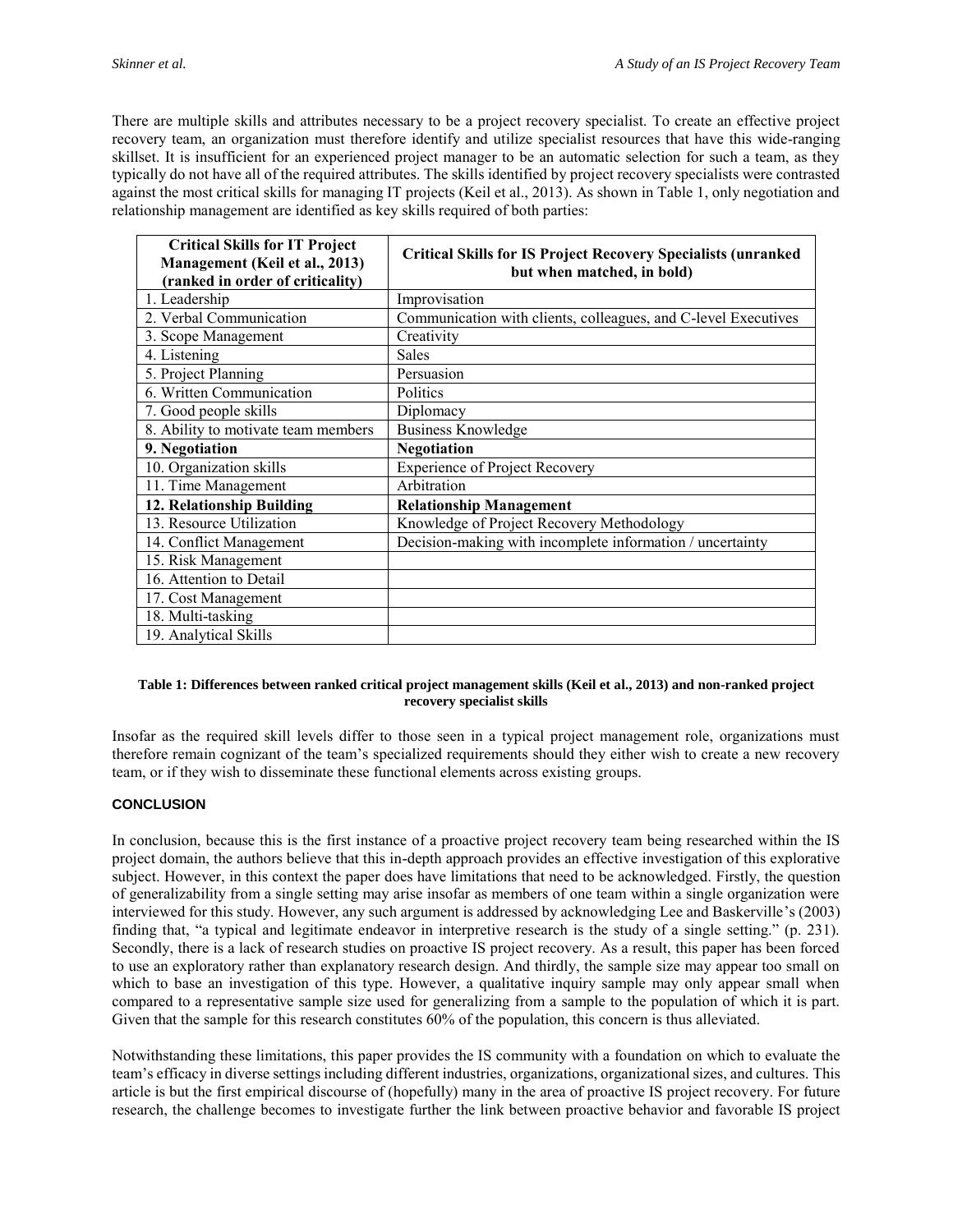outcomes, including how to improve extant project recovery processes, the impact of agile versus waterfall projects on proactive project recovery, and how best to train future project recovery teams.

#### **REFERENCES**

- Bindl, U.K. and Parker, S.K. (2010) Proactive work behavior: forward-thinking and change-oriented action in organizations. In *APA Handbook of Industrial and Organizational Psychology*, Vol.2: Selecting and Developing Members for the Organization, ed. S Zedeck, pp. 567–98. Washington, DC.
- Blau, P. (1964) Exchange and Power in Social Life. Wiley, New York, NY, USA.
- Brown, A.D. and Jones. M.R.1998) Doomed to failure: narratives of inevitability and conspiracy in a failed IS project, *Organization Studies,* 19, 73-88.
- Burnard, P. (1991) A method of analysing interview transcripts in qualitative research, *Nurse Education Today*, 11, 6, 461–466
- Campbell, D.J. (2000) The proactive employee: Managing workplace initiative, *Academy of Management Executive*, 14, 52-66.
- Chinn, P.L., and Kramer, M.K., (1999) Theory and Nursing: A Systematic Approach, Mosby Year Book, St. Louis
- Dey, I. (1993) Qualitative data analysis: A user-friendly guide for social scientists, London: Routledge.

Emerson, R.M. (1962) Power-dependence relations, *American Sociological Review,* (27), 31–41.

- Frese, M. and Fay, D. (2001) Personal initiative: An active performance concept for work in the 21st century, *Research in organizational behavior*, 23, 133–187.
- Grant, A.M. and Ashford, S.J. (2008) The dynamics of proactivity at work. In B. M. Staw and A. P. Brief (Eds.), Research in organizational behavior (Vol. 28). New York: Elsevier.
- Griffin, M.A., Neal, A. and Parker, S.K. (2007) A new model of work role performance: Positive behavior in uncertain and interdependent contexts, *Academy of Management Journal,* 50, 2, 327 - 347.
- Hair, J.F., Money, A.H., Samouel, P., and Page, M. (2007) "Research Methods for business", Chichester, John Wiley and Sons, Ltd
- Herbig, P. and Milewicz, J. (1995) The relationship of reputation and credibility to brand success, *Journal of Consumer Marketing*, 12, 4, 5-10.
- Kasi, V, Keil, M, Mathiassen, L. and Pedersen, K. (2008) The postmortem paradox: a Delphi study of IT specialist perceptions, *European Journal of Information Systems,* 17, 1, 62-78.
- Keil, M. (1995) Pulling the Plug: Software Project Management and the Problem of Project Escalation, *MIS Quarterly*, 19, 4, 421-447.
- Keil, M. and Robey, D. (1999) Turning around troubled software projects, *Journal of Management Information Systems*, 15, 63–87.
- Keil, M., Lee, H.K. and Deng, T. (2013) Understanding the most critical skills for managing IT projects: a Delphi study of IT project managers, *Information Management*, 50, 7, 398-414.
- Lee AS and Baskerville RL (2003) Generalizing generalizability in information systems research, *Information Systems Research*, 14(3), 221–243.
- Nelson, R.R. (2007) IT project management: infamous failures, classic mistakes, and best practices, *MIS Quarterly Executive*, 6, 2, 67–78.
- Panda, A. (2014). Bringing Academic and Corporate Worlds Closer: We need Pracademic. *Management and Labour Studies*, 39,2, 140-159.
- Parker, S.K, Williams, H.M. and Turner, N. (2006) Modeling the antecedents of proactive behavior at work, *Journal of Applied Psychology,* 91, 636–652.
- PR Newswire retrieved from: [http://www.prnewswire.com/news-releases/esi-international-and-ips-learning](http://www.prnewswire.com/news-releases/esi-international-and-ips-learning-integrate-to-form-strategy-execution-300164385.html)[integrate-to-form-strategy-execution-300164385.html](http://www.prnewswire.com/news-releases/esi-international-and-ips-learning-integrate-to-form-strategy-execution-300164385.html) on August 25<sup>th</sup>, 2019.
- RNC Press Statement (2013) retrieved [https://action.donaldjtrump.com/rnc-statement-on-obamacares-continuing](https://action.donaldjtrump.com/rnc-statement-on-obamacares-continuing-failures/)[failures/?](https://action.donaldjtrump.com/rnc-statement-on-obamacares-continuing-failures/) on August  $25<sup>th</sup>$ , 2019
- Robson, C. (2002) Real world research: a resource for social scientists and practitioner-researchers, 2nd ed. Oxford, Blackwell Publishing.
- Salancik, G.R. and Pfeffer, J. (1978) A social information processing approach to job attitudes and task design *Administrative Science Quarterly,* (23). 224–253.
- Shenhar, A.J. and Dvir, D. (2007) Project management research: the challenge and opportunity, *Project Management Journal*, 32, 93–99.
- Time Magazine, (2014) Code Red\_, retrieved from <https://blog.newrelic.com/wp-content/uploads/80893.pdf> on August  $25<sup>th</sup>$ , 2019